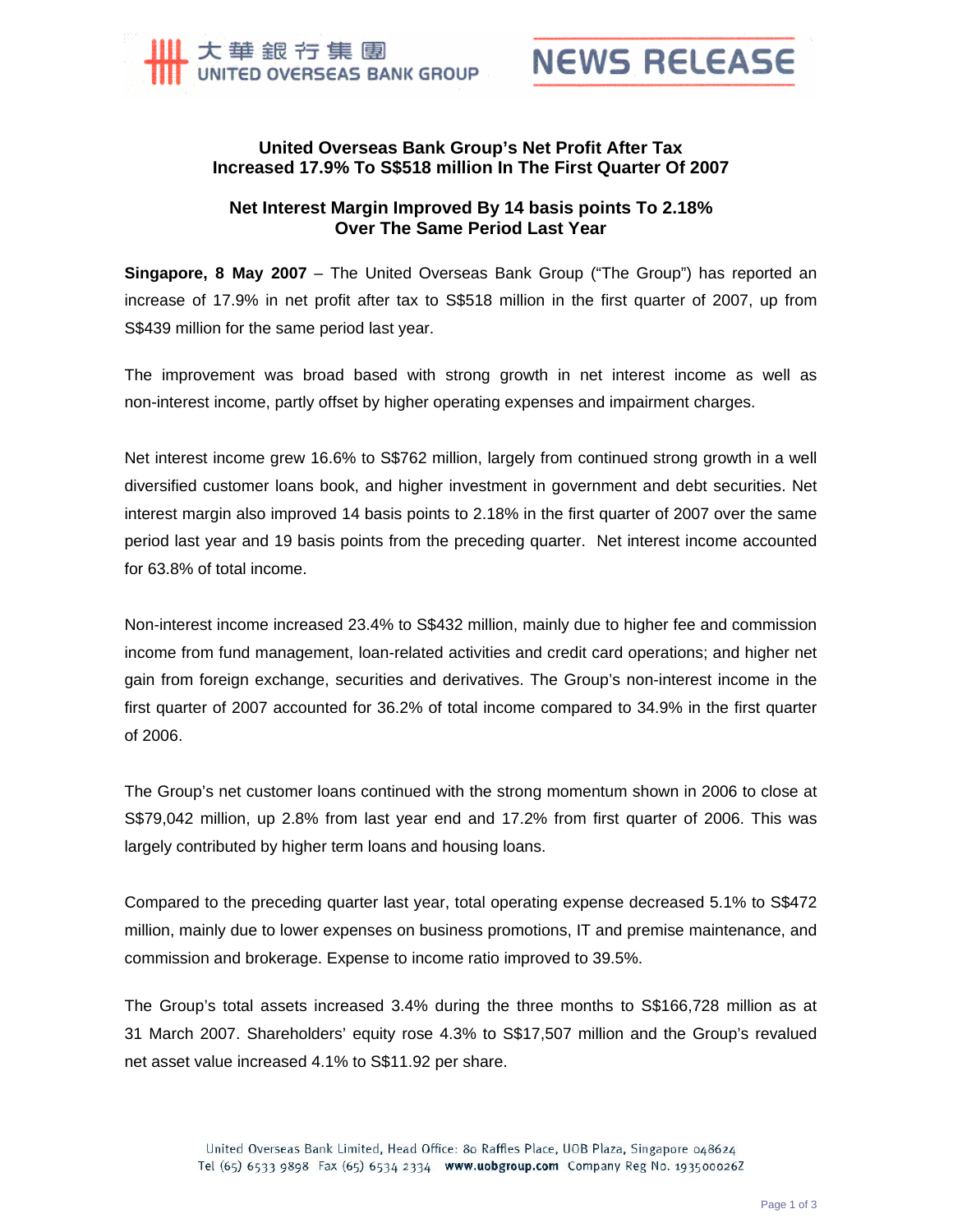The Group's asset quality continued to improve. The Group's non-performing loans (NPL) as at 31 March 2007 were S\$2,986 million, representing a decrease of 5.7% and 24.4% over 31 December 2006 and 31 March 2006 respectively. NPL ratio has improved significantly over the year to 3.7% as at 31 March 2007.

The Group's total capital adequacy ratio was 16.2% as at 31 March 2007 with tier-one capital ratio at 11.1%.

The Group made further inroad in its regionalisation efforts by taking a 10% stake in Southern Commercial Joint Stock Bank in Vietnam. In addition, a letter of intent to start negotiating for a strategic investment in China's Evergrowing Bank has also been signed. The latest initiatives are in line with the Group's vision to build a premier regional bank with an extensive regional footprint.

Mr Wee Ee Cheong, the Group's Deputy Chairman and CEO said, "We are pleased with the good set of results. Despite the intense competition, our core business remains strong and customer and interest margins continue to improve.''

Mr Wee added: "The opportunities offered by the region remain attractive. We are happy with our investments so far and we now have a well established regional platform to serve our customers better. We will continue to improve our product and distribution capabilities to establish UOB as a premier regional bank. "

In early 2007, the United Overseas Bank Limited ("The Bank") was accorded the Net Profit Excellence Award (Finance) in the  $20<sup>th</sup>$  Annual Singapore 1000 awards ("Award"). The Award is conferred to deserving companies who have distinguished themselves through outstanding financial performance in the areas of sales / turnover, net profit and other financial indicators.

*- ends -*